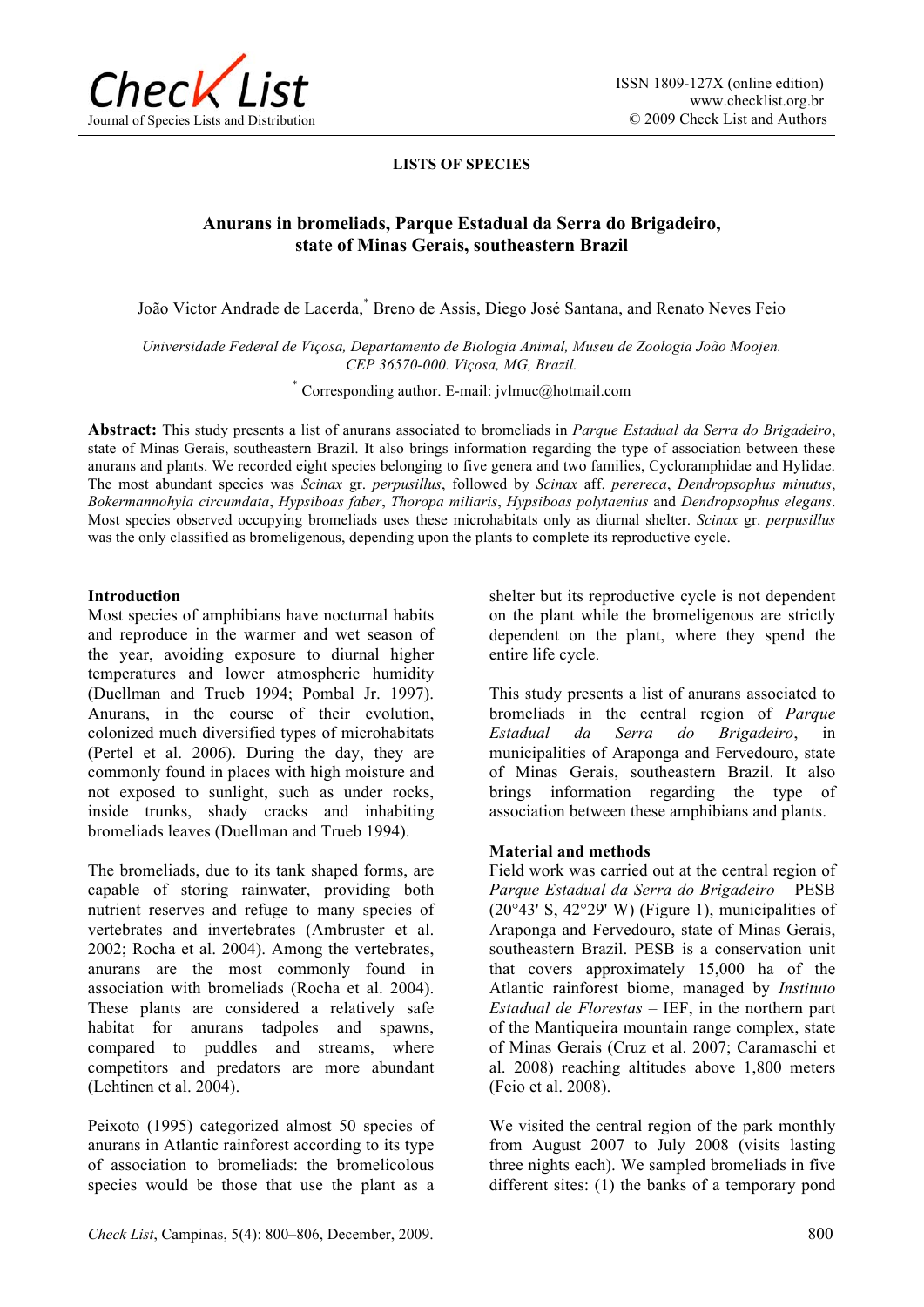(20°42'55"S, 42°29'10"W) with nine bromeliads; (2) the banks of a permanent stream (20°43'54"S, 42°27'49"W) with ten bromeliads; (3) near the park's administrative building (20°43'19"S, 42°28'43"W), with about 40 bromeliads used for ornamental function; (4) a rocky outcrop with 3 clusters containing hundreds of bromeliads (20°44'12"S, 42°29'37"W); (5) a second rocky outcrop with dozens of clusters containing thousands of bromeliads (20°43'13"S, 42°28'48"W). We visited this second rocky outcrop only in October and November 2007, and on January and April 2008.

In this study only ground bromeliads were sampled, particularly *Alcantarea extensa* (Figure 2)*,* a giant tank bromeliad (Pertel et al. 2006) capable of storing a large amount of water, as others bromeliads from the same genus, offering the necessary moisture to guarantee survival of anuran specimens (Teixeira and Rödder 2007). We carried out visual surveys, on arbitrary schedules. As Silva and Alves-Silva (2008), we collected the tadpoles from bromeliads using a collecting aspirator, similar to an insect aspirator that is inserted in the bromeliad and used to drain the water from the leaf-tanks of the plants. Tadpoles were released back to the bromeliad after identification with the original water. Since the plants did not need to be removed, these techniques did not cause any harm to the bromeliads.



**Figure 1.** Localization of *Parque Estadual da Serra do Brigadeiro*, state of in Minas Gerais, southeastern Brazil: the temporary pond ( ); permanent stream (Ā); park´s administrative building (**x**); rocky outcrop with 3 clusters of bromeliads  $(+)$ ; and rocky outcrop with dozens of clusters of bromeliads  $(\tilde{A})$ .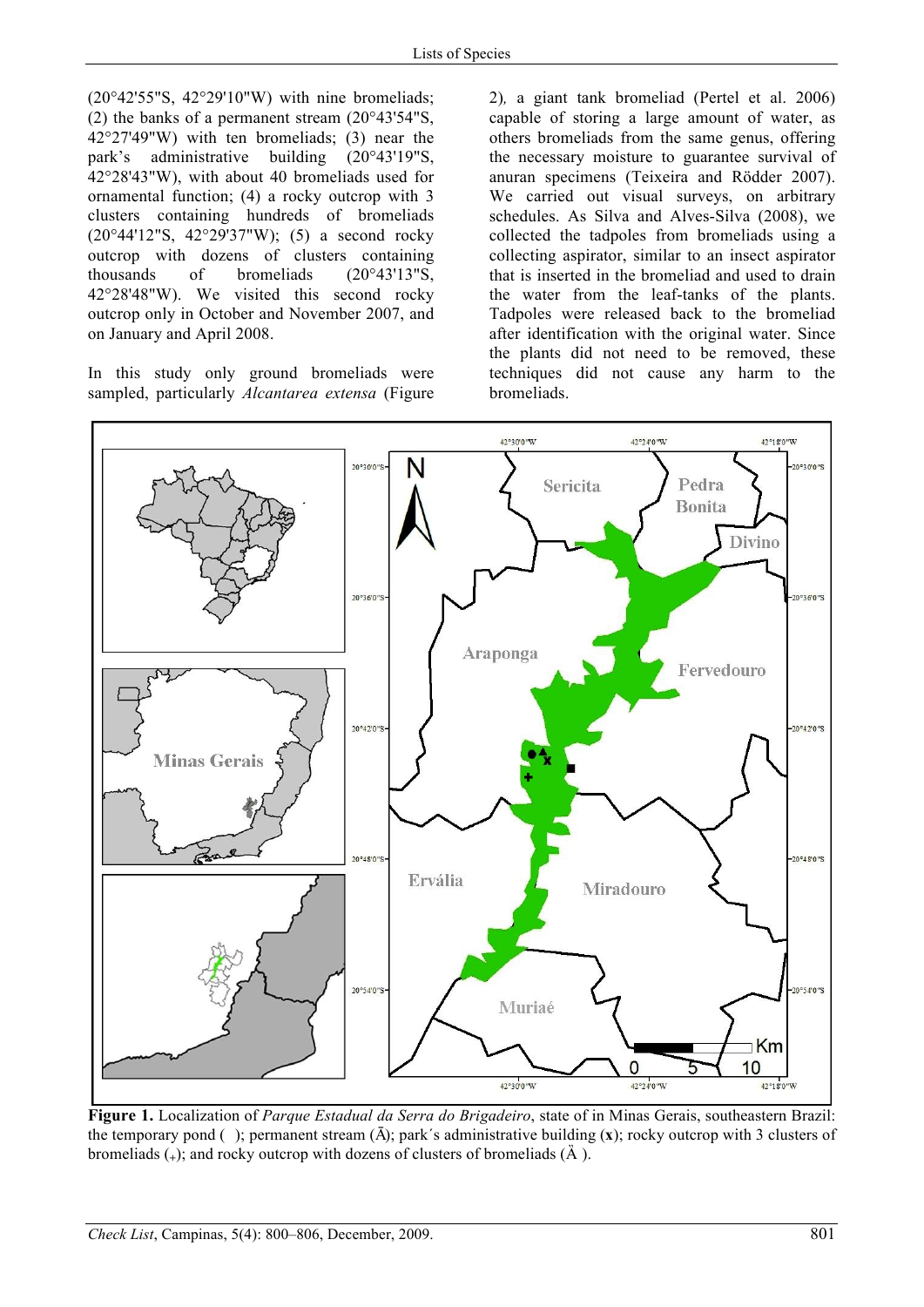# **Results and discussion**

We recorded a total of 52 individuals belonging to eight species in five genera and two families, Cycloramphidae and Hylidae, inside bromeliads (Table 1). The most abundant species was *Scinax* gr. *perpusillus*  $(N = 21; 40.3\%)$ , followed by *Scinax* aff. *perereca* (N = 18; 34.6 %), *Dendropsophus minutus* (Peters, 1872) (N = 5; 9.6 %), *Bokermannohyla circumdata* (Cope, 1871) (N = 2; 3.8 %), *Hypsiboas faber* (Wied-Neuwied, 1821) (N = 2; 3.8 %), *Thoropa miliaris* (Spix, 1824) (N = 2; 3.8 %), *Hypsiboas polytaenius* (Cope, 1869) ( $N = 1$ ; 1.9 %) and *Dendropsophus elegans* (Wied-Neuwied, 1824)  $(N = 1; 1.9\%)$  (Figure 3).

The highest number of species  $(n = 6)$  was found inside ornamental bromeliads near the park's administrative building. Only *Dendropsophus minutus* and *Thoropa miliaris* were not found inside these plants. Each environment has characteristics species, so the diversity of species is directly related to the environment heterogeneity (Haddad et al. 2008). Thus, the proximity of ornamental bromeliads to forest, ponds, streams and rocky outcrops may explain this greater diversity of species in these plants compared to the other study sites. Despite the high number of bromeliads inspected at the rocky outcrops, only three species were found at these localities: *Scinax* gr. *perpusillus*, *Scinax* aff. *perereca* and *Thoropa miliaris.* Two species, *Dendropsophus minutus* and *Scinax* aff. *perereca*, were found inside bromeliads on the banks of the temporary pond. The lowest diversity of anurans species was recorded inside bromeliads on the banks of the stream, where only one individual of *B. circumdata* was found.

The most frequently recorded species inside the tanks of bromeliads, here referred as *Scinax* gr. *perpusillus*, is apparently a species not yet described (Feio et al. 2008). It belongs to the *Scinax perpusillus* species group, characterized by small species whose larvae develop obligatory in the water accumulated by bromeliads (Peixoto 1987). All but one individuals of this species were found inside bromeliads located at the rocky outcrops. From October 2007 to January 2008, we observed reproductive activity and occurrence of tadpoles from *Scinax* gr. *perpusillus* (Figure 4) in abundance inside bromeliads. Only one individual was recorded in the ornamental plants.

Feio et al. (2008) suggest that the second most abundant species recorded by us inside bromeliads, here referred as *Scinax* aff. *perereca*, is probably not yet described. They also noticed that these species is very common in the park and can be easily found in bromeliads.



**Figure 2.** Specimen of *Alcantarea extensa* from *Parque Estadual da Serra do Brigadeiro*.

**—————————**

Five individuals of *Dendropsophus minutus* were found associated to bromeliads. It is one of the most common species of anurans, with wide distribution in South America (Frost 2008), considered versatile and tolerant (Cei 1980), with generalists reproductive habits being found in activity during the night near streams, puddles and swamps (Eterovick and Sazima 2004). This species was recorded inside bromeliads only from the bank of the temporary pond in August and September (when the pond was dry). As Eterovick and Sazima (2004), we observed a large number of *D. minutus* in reproductive activity during the rainy season, from October to February, on the vegetation around the pond when it was flooded. During this period, we did not record any individual of this species inside bromeliads, what probably means that its reproductive activity does not occur in association with these plants. In September we also observed one individual of *Thamnodynastes* cf. *nattereri* (Serpentes; Dipsadidae) (Figure 5) among the bromeliads from the banks of this temporary pond. Once this species commonly uses amphibians as prey (Pontes and Rocha 2008), we believe that it could probably be foraging anurans inside those plants.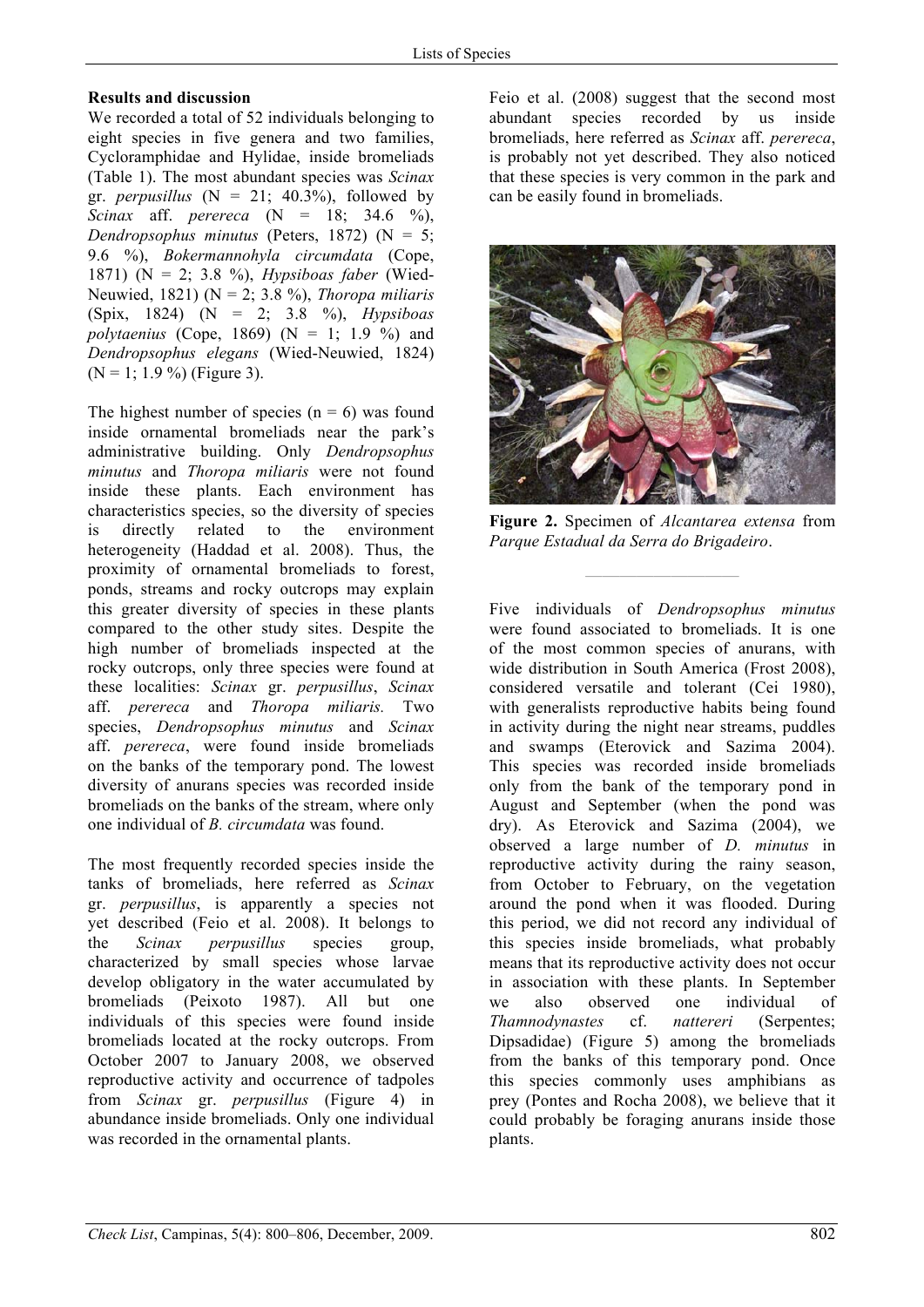We observed two individuals of *Bokermannohyla circumdata* inside bromeliads: one at the stream's banks and other inside an ornamental bromeliad, relatively close to a stream. No specimen was found near the pond or at the rocky outcrop, probably because this species is typical of lotic waters (Napoli and Caramaschi 2004) using the bromeliads only as shelter.

Two individuals of *Hypsiboas faber* were recorded, both using ornamental bromeliads. We believe that this species, due to its reproductive habit, also uses these plants only as a shelter, not for reproduction, as observed in most species recorded during this study. The male of *H. faber* usually builds small circular pools at the banks of ponds or dams, where they vocalize to attract the female (Izecksohn and Carvalho-e-Silva 2002).

Both individuals of *Thoropa miliaris* were observed inside bromeliads on the rocky outcrops, from where it is characteristic, and their adults and tadpoles can be found (Feio et al. 2006). In PESB, only adults were found inside bromeliads.

Only one specimen of *Hypsiboas polytaenius* and one of *Dendropsophus elegans* were found in bromeliads. Feio et al. (2008) mentioned that both species are commonly found in areas modified by

human presence, which is supported by the fact that both individuals were observed in plants relatively close (about 3 meters) to PESB´s administrative building.

Peixoto (1995) listed a great amount of anurans associated, somehow, to bromeliads in Atlantic rainforest of southeastern Brazil. None of the species found during the present study were included on his list. *Thoropa miliaris* was already found occupying bromeliads in the state of Espírito Santo by Teixeira et al. (2006) and Teixeira and Rödder (2007). They suggested that these species only uses the plant as a diurnal shelter. Teixeira and Rödder (2007) also found *Hypsiboas faber* inside a bromeliad tank from a saxicolous habitat of southeastern Brazil and suggested that this species is only sometimes bromelicolous.

According to the classification proposed by Peixoto (1995), based on the type of association between the anuran and the bromeliad, we suggest that all species recorded in this study are categorized as bromelicolous (species that can be found in bromeliads with reproductive cycle not associated by any aspect to these plants) except for *Scinax* gr. *perpusillus*, characterized as bromeligenous, due to its entire life cycle associated to bromeliads.

**————————————————** 

|                                                   | <b>Sites</b> |    |    |          |                 |
|---------------------------------------------------|--------------|----|----|----------|-----------------|
| Taxon                                             | TР           | PS |    | Or $RO1$ | RO <sub>2</sub> |
| <b>Family Cycloramphidae</b>                      |              |    |    |          |                 |
| Thoropa miliaris (Spix, 1824)                     |              |    |    |          |                 |
| <b>Family Hylidae</b>                             |              |    |    |          |                 |
| Bokermannohyla circumdata (Cope, 1871)            |              |    |    |          |                 |
| <i>Dendropsophus elegans</i> (Wied-Neuwied, 1824) |              |    |    |          |                 |
| Dendropsophus minutus (Peters, 1872)              |              |    |    |          |                 |
| Hypsiboas faber (Wied-Neuwied, 1821)              |              |    |    |          |                 |
| Hypsiboas polytaenius (Cope, 1870)                |              |    |    |          |                 |
| Scinax aff. perereca                              |              |    | 10 | 6        |                 |
| Scinax gr. perpusillus                            |              |    |    |          |                 |

**————————————————** 

**Table 1.** Species of anurans registered in bromeliads in *Parque Estadual da Serra do Brigadeiro*, state of Minas Gerais, southeastern Brazil, in five different sites: **TP**) bank of temporary pond; **PS**) bank of permanent stream; **Or**) ornamental bromeliads near the administrative building; **RO**<sub>1</sub>) rocky outcrop with three clusters of bromeliads; and  $\mathbb{R}O_2$ ) rocky outcrop with dozens of clusters of bromeliads.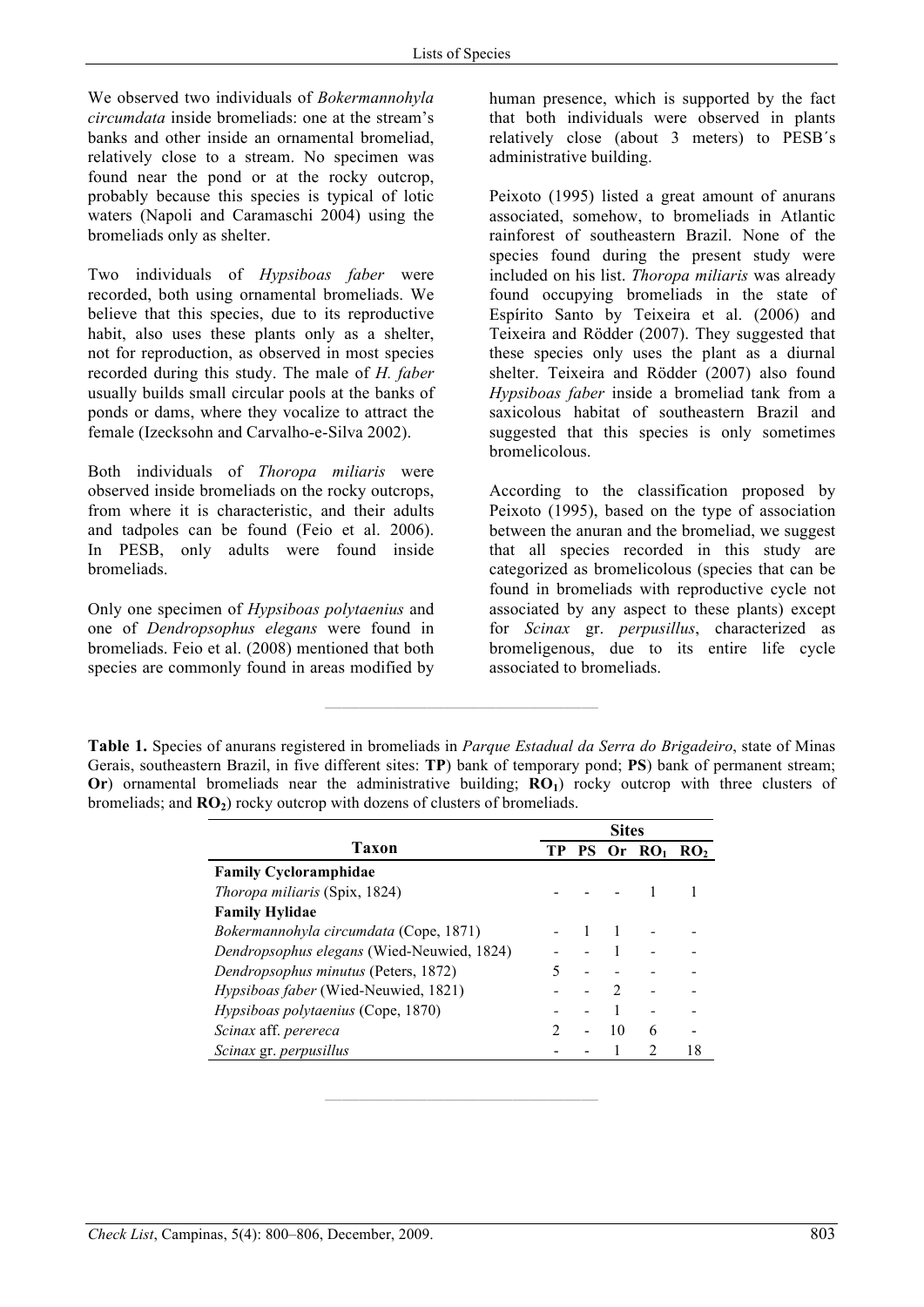

**Figure 3.** Anuran species from *Parque Estadual da Serra do Brigadeiro* found inside bromeliads: A) *Bokermannohyla* circumdata, B) *Dendropsophus elegans*, C) *Dendropsophus minutus*, D) *Scinax* aff. *perereca*, E) *Scinax* gr. *perpusillus*, F) *Thoropa miliaris*.

**————————————————**

Apparently, the number of species recorded by us should not be considered very high, especially when compared to Peixoto (1995), who evidenced almost 50 species associated, somehow, to bromeliads in Atlantic rainforest. However, when compared to other studies from a restrict location in this biome, the number of species found by us should be considered relatively high. Schneider and Teixeira (2001), studying the relationship between anurans and bromeliads of the sandy coastal plain of Regência, Linhares, Espírito Santo, southeastern Brazil, recorded six species occupying these plants. Teixeira et al. (2002) recorded five species of anurans in bromeliads from a *restinga* habitat at *Praia das Neves*, municipality of Presidente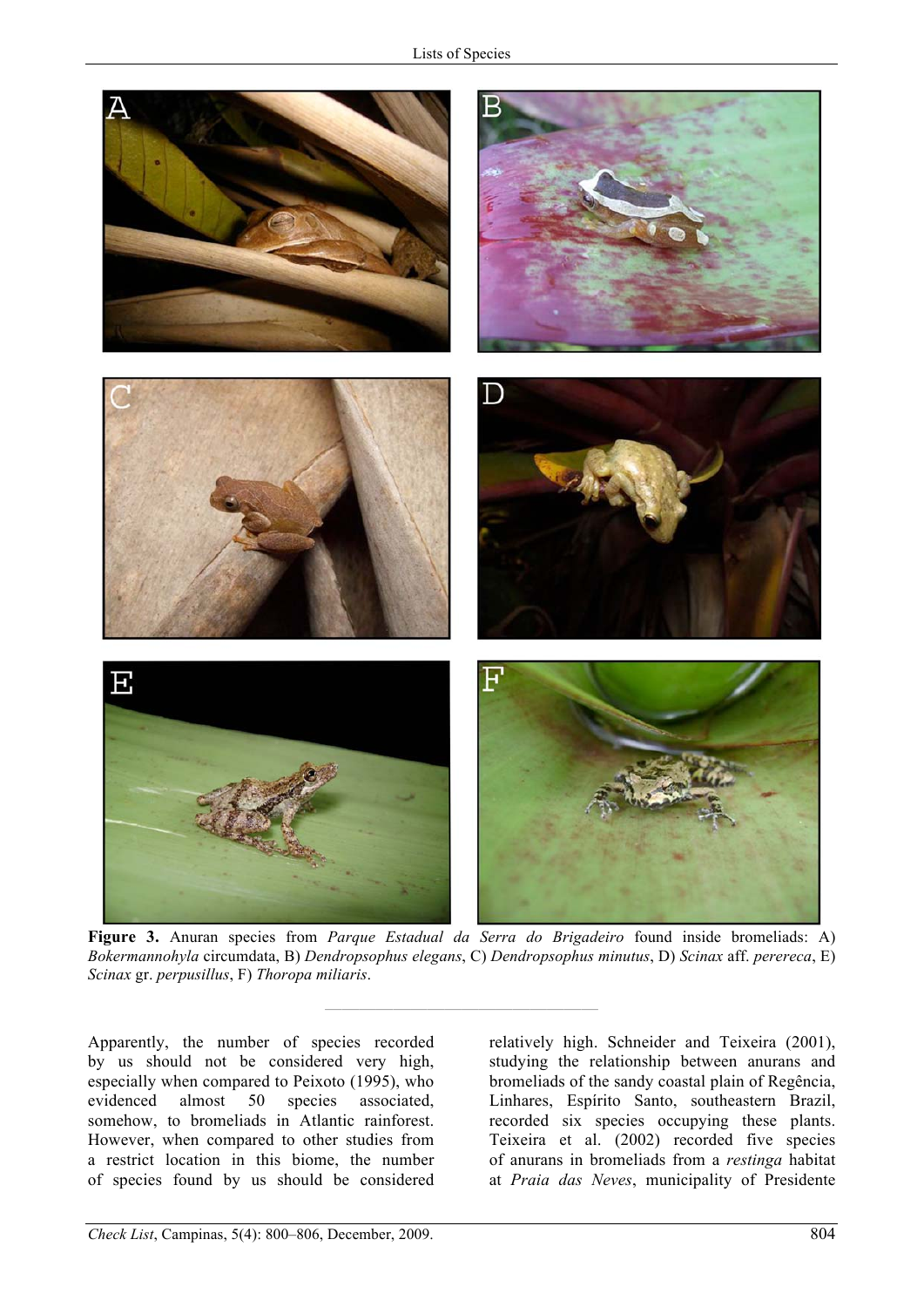Kennedy, southeastern Brazil. Pertel et al. (2006) studying anurans inhabiting soil bromeliads in a fragment of the Atlantic rainforest of Santa Teresa, southeastern Brazil also recorded five species. Teixeira et al. (2006) studying the ecology of anurans inhabiting bromeliads in a saxicolous habitat of southeastern Brazil found two species. Teixeira and Rödder (2007) observed six species in a rapid assessment of an anuran community inhabiting tank bromeliads in rocky habitat in the state of Espírito Santo, southeastern Brazil.



**Figure 4.** Tadpole of *Scinax* gr. *perpusillus* (pointed by the arrow) inside a bromeliad tank.



**Figure 5.** Individual of *Thamnodynastes* cf. *nattereri* found among bromeliads.

**—————————**

Many anuran habits peculiarities are still to be elucidated and further studies are necessary to better understand the complexity of the relationship between anurans and bromeliads (Schneider and Teixeira 2001). The conservation of bromeliads is very important to the maintenance of some population of anurans, especially for those with the reproductive cycle directly dependent on these plants, as observed in *Scinax* gr. *perpusillus* from *Parque Estadual da Serra do Brigadeiro*.

**Acknowledgements:** We thank the PESB´s staff for cooperation, Emanuel Teixeira, Jussara Dayrell and Larissa Lacerda for help during field work and Henrique Caldeira Costa for the critical review of the manuscript.

**————————————————**

**————————————————**

#### **Literature cited**

- Ambruster, P., R.A. Hutchinsom and P. Cotgreave. 2002. Factors influencing community structure in a South American tank bromeliad fauna. Oikos 96(2): 225-234.
- Caramaschi, U., R.N. Feio and V.A. São Pedro. 2008. A new species of *Leptodactylus* Fitzinger (Anura, Leptodactylidae) from Serra do Brigadeiro, State of Minas Gerais, Southeastern Brazil. Zootaxa 1861: 44-54.
- Cei, J.M. 1980. Amphibians of Argentina. Monografia 2. Firenze: Monitore Zoologico Italiano. 609 p.
- Cruz, C.A.G., R.N. Feio and C.S. Cassini. 2007. Nova espécie de *Chiasmocleis* Méhelÿ, 1904 (Amphibia, Anura, Microhylidae) da Serra da Mantiqueira, Estado de Minas Gerais, Brasil. Arquivos do Museu Nacional 65(1): 33-38.
- Duellman, W.E. and L. Trueb. 1994. Biology of Amphibians. Baltimore: The Johns Hopkins University Press. 670 p.
- Eterovick, P. and I. Sazima. 2004. Anfíbios da Serra do Cipó, Minas Gerais, Brasil. Belo Horizonte: Editora PUC Minas. 152 p.
- Feio, R.N., M.F. Napoli and U. Caramaschi. 2006. Considerações taxonômicas sobre *Thoropa miliaris*  (Spix, 1824), com revalidação e redescrição de *Thoropa taophora* (Miranda-Ribeiro, 1923) (Amphibia, Anura, Leptodactylidae). Arquivos do Museu Nacional 64(1): 41-60.
- Feio, R.N., P.S. Santos, C.S. Cassini, J.S. Dayrell and E.F. Oliveira. 2008. Anfíbios da Serra do Brigadeiro-MG. MG. Biota 1(1): 4-32.
- Frost, D.R. 2008. Amphibian Species of the World: an online reference. Version 5.2. Electronic Database accessible at http://research.amnh.org/herpetology/ amphibia/index.php. American Museum of Natural History, New York, USA. Captured on 15 July 2008.
- Haddad, C.F.B., L.F. Toledo and C.P.A. Prado. 2008. Anfíbios da Mata Atlântica. São Paulo: Editora Neotropica. 243 p.